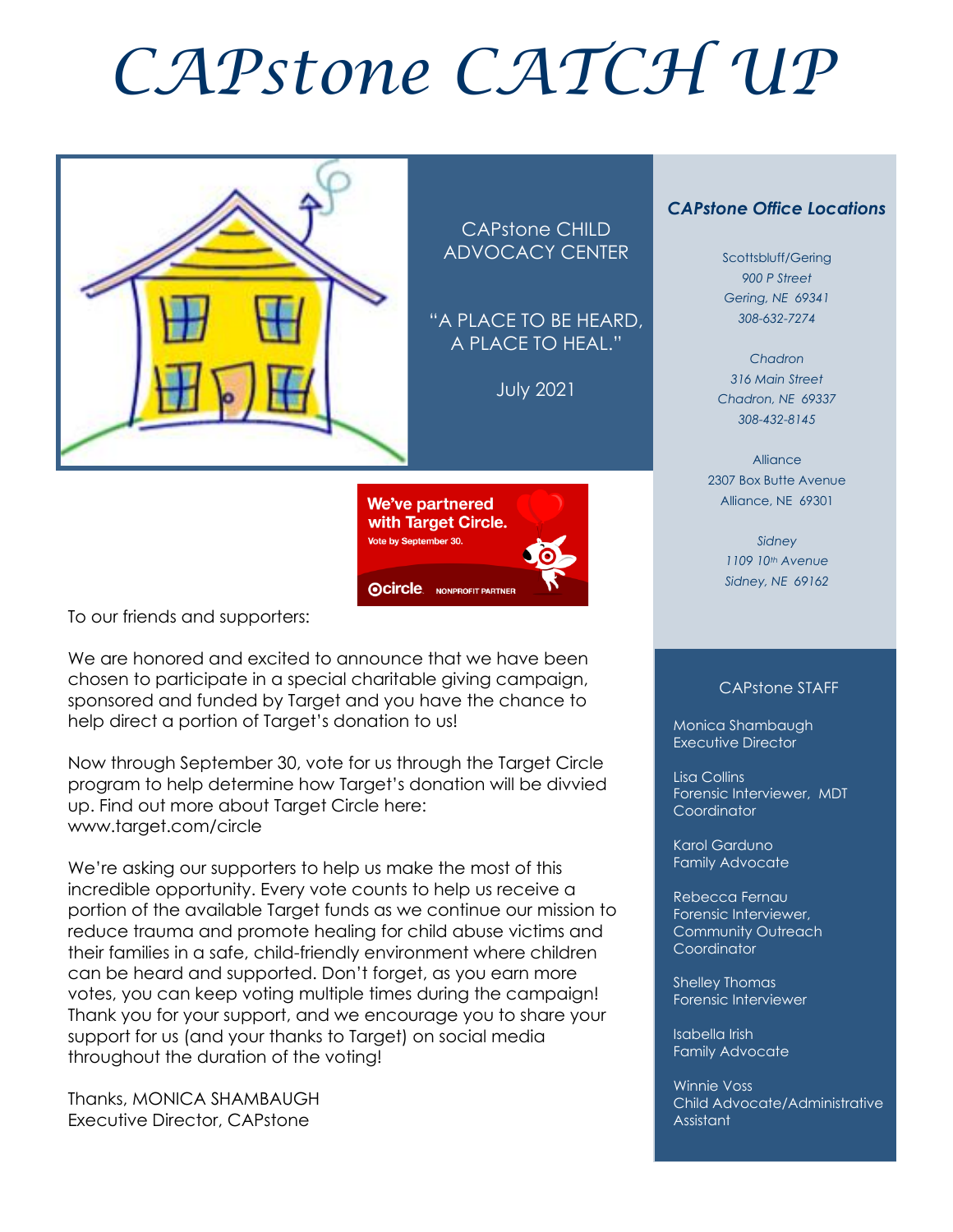### **CAPstone Donors are Superhero's**



**CAPstone WISH LIST**

**For the Children** New Beanie Babies/stuffed animals New Blankets New Backpacks **Journals** McDonalds/Runza gift cards

**For the Facility** Gift cards to Walmart/Target Individually wrapped snacks/juices



#### **DONATIONS**

Anonymous \$20.00

Intralinks, Inc 4.5 Hrs of Computer **Services** 

NE Board of Parole & Division of Parole Supervision \$100.00

Anonymous 6 journals

# VIDANYX HONORS MULTIDISCIPLINARY CHAMPIONS ON THE FRONT LINES OF CHILD ABUSE ON SURVIVOR SUPPORT DAY

On Friday, July 9th at 12 PM CST, Vidanyx will be celebrating the work of child advocacy and Multidisciplinary team members at a free virtual event. We'd love for you to join us.

Survivor Support Day is a national day to cheer on everyone who works in child advocacy. It's free to attend and includes some exciting speakers, including Tabitha Mpamira, an international advocate and founder of the EDJA Foundation.

Learn more at vidanyx.com/vidanyx-honors-multidisciplinary-champions RSVP at www.eventbrite.com/e/149792107225



Reference www.vidanyx.com

#### CAPstone BOARD OF DIRECTORS 2021

SARA GRANT Chadron State College

SHARON WALKER Retired Social Worker

GEORGE SCHLOTHAUER Bridgeport Schools

> KAYLA IMUS Heritage Estates

LAURA BURGESS SBCO Attorney's office

KATHERINE BATT Department of Health and Human Services

> RACHEL DELLE Scottbluff Schools

JANE FLIESBACH Fliesbach Foundation

ADAM FRERICHS Cheyenne County Sheriff's **Office** 

PAMELA BARKER Gering Public Schools

JANELL GRANT **Box Butte General Hospital** 

> TINA JAMES CS Precision

MELISSA VAN GALDER Guardian Belle's

VICKY MORENO SBCO Attorney's office

> BETH RUZICKA RWMC

AMANDA BOSSE RWMC

> JEFF PECK **Intralinks**

KATHY STOKEY Retired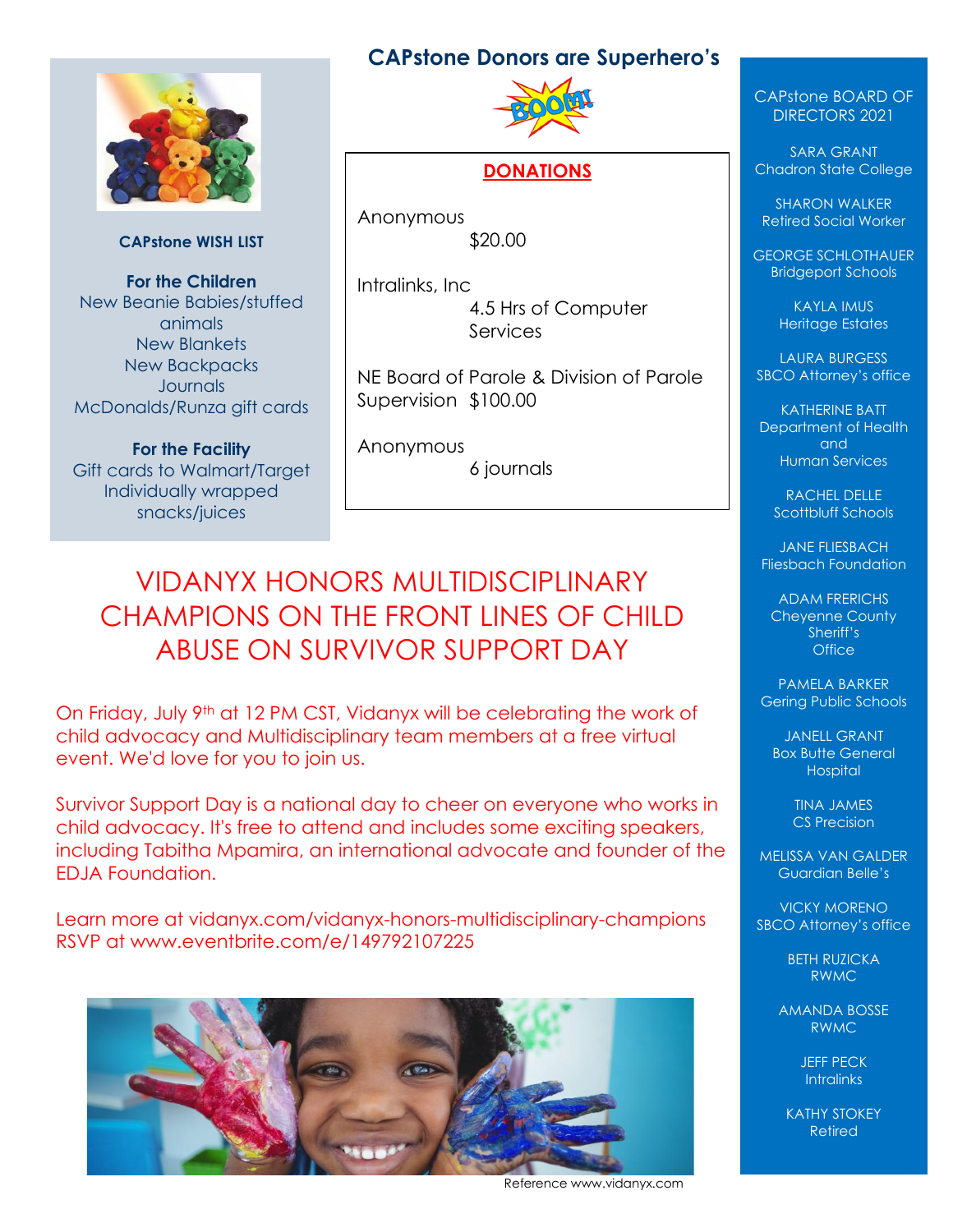#### *Website*

*[www.capstonenebraska.com](http://www.capstonenebraska.com/)*

#### *Email*

*[director@capstonenebraska.com](mailto:director@capstonenebraska.com)*

#### *Facebook*

*[https://www.facebook.com/CAPst](https://www.facebook.com/CAPstone-Child-Advocacy-Center-310733285741/) [one-Child-Advocacy-Center-](https://www.facebook.com/CAPstone-Child-Advocacy-Center-310733285741/)[310733285741/](https://www.facebook.com/CAPstone-Child-Advocacy-Center-310733285741/)*

#### **To report child abuse/neglect**

**Nebraska child abuse/neglect hotline**

**1-800-652-1999 or call your local Law Enforcement agency.**



#### ATTENTION ATTENTION READ ALL ABOUT IT

If there is something you would like to see in our newsletter or would like to add to our newsletter, such as a job opening or an event you are having, please let us know.

Email Rebecca at [outreach@capstoneneb](mailto:outreach@capstonenebraska.com) [raska.com](mailto:outreach@capstonenebraska.com) or call at 308- 432-8145

Page 2

If you are interested or feel inspired to help CAPstone by becoming a board member or volunteer, contact Monica Shambaugh in Gering at 308-632-7274. We would be more than happy to visit with you about this opportunity.



**United Way of Western Nebraska Partner Agency** 

# Therapists Needed:

CAPstone is looking for licensed therapists to help in the healing process of children and non-offending caregivers who have been seen at our Center. We are looking for therapists who have training in or are willing to be trained in CPP: Child/Parent Psychotherapy, EMDR: Eye Movement Desensitization & Reprocessing, or TF-CBT: Trauma Focused Cognitive Behavioral Therapy. If you have other areas of expertise in counseling, contact us and let's talk to see if your services would be a good fit for the clients we serve.

Therapists need to be willing to sign a "Linkage Agreement," which lays out the guidelines and expectations of the provider to the Child Advocacy Center. Some of the expectations are as follows:

When accepting a CAPstone referral, we ask that you try to meet with the client within 5-7 days from the date the client was interviewed. We understand that not all parents will make contact that quickly, but the goal is to get the family engaged in support services as quickly as possible and while the presenting situation is still a source of stress, trauma, and/or motivation.

ask that you bill us at the Medicaid rates. When CAPstone refers a client, who have private insurance, we will pay the co-pay or what the insurance doesn't pay, but insurance needs to be billed first. If the client has Medicaid that should be billed. If they have no insurance, CAPstone pays for the counseling, but we

We are also required to have a copy of the mental health provider's license to practice mental health and any relevant training that they might have, especially trauma informed care training. We are also required to have proof of 8 hours of continuing education every two years. If they provide certificates of completion to CAPstone the requirement would be considered as met.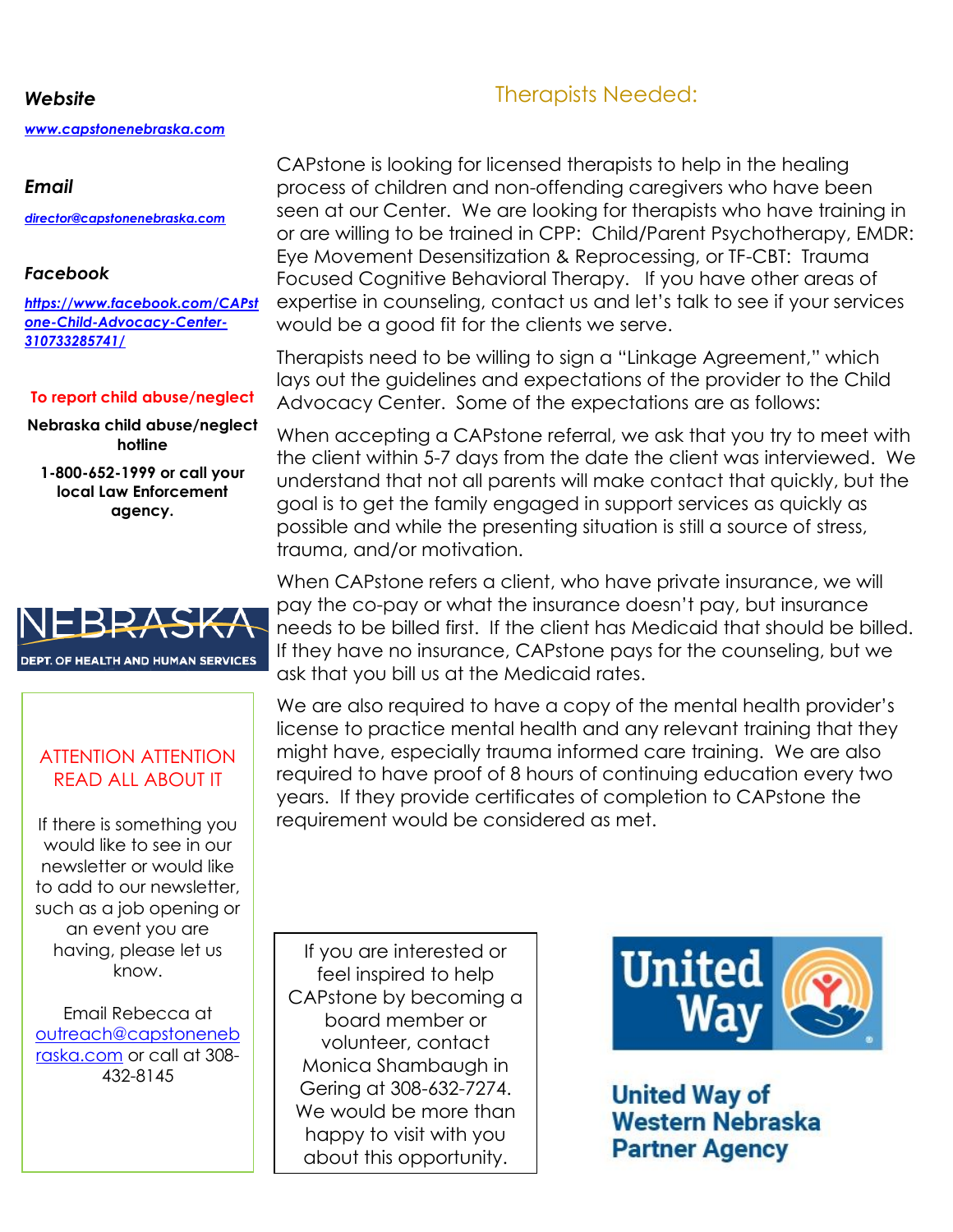\*\*Final Reminder: We must have certificates in our files that validate a therapist has had at least 8 hours of continuing education every two years, to stay in compliance with our accreditation.

The current CAPstone referral policy/procedure is as follows:

1. You will be emailed a general description of the client, including age, and presenting problems - such as domestic violence, Drug exposure, etc.

2. If you accept the referral, you will be provided with more information about the client including client name, caregiver name, insurance provider and more details about the presenting issues.

3. Caregivers will be provided with your contact information and asked to call and schedule the first appointment within 5 days.

4. CAPstone would like to be notified at the time the FIRST appointment is schedule/attended.

5. Referrals cover the first FIVE sessions.

6. Submit to insurance first and then submit the remaining portion of the bill to CAPstone for payment.

7. If the client needs more sessions, email our director, Monica Shambaugh, or family advocates Karol Garduno in our Gering office or Isabella Irish in our Chadron office prior to the last session to request approval for payment of more sessions.

Monica, as director, keeps track of our budget and available monies to cover therapy sessions. She will advise you on the availability of funds to cover further counseling sessions. Monica can be reached at [ director@capstonenebraska.com ] or 308-632-7274 If you or someone you know, would be interested in becoming a Linkage Provider, please have them contact Monica Shambaugh, Karol Garduno, or Isabella Irish at CAPstone CAC at 308-632-7274 (Gering) or 308-432-8145 (Chadron).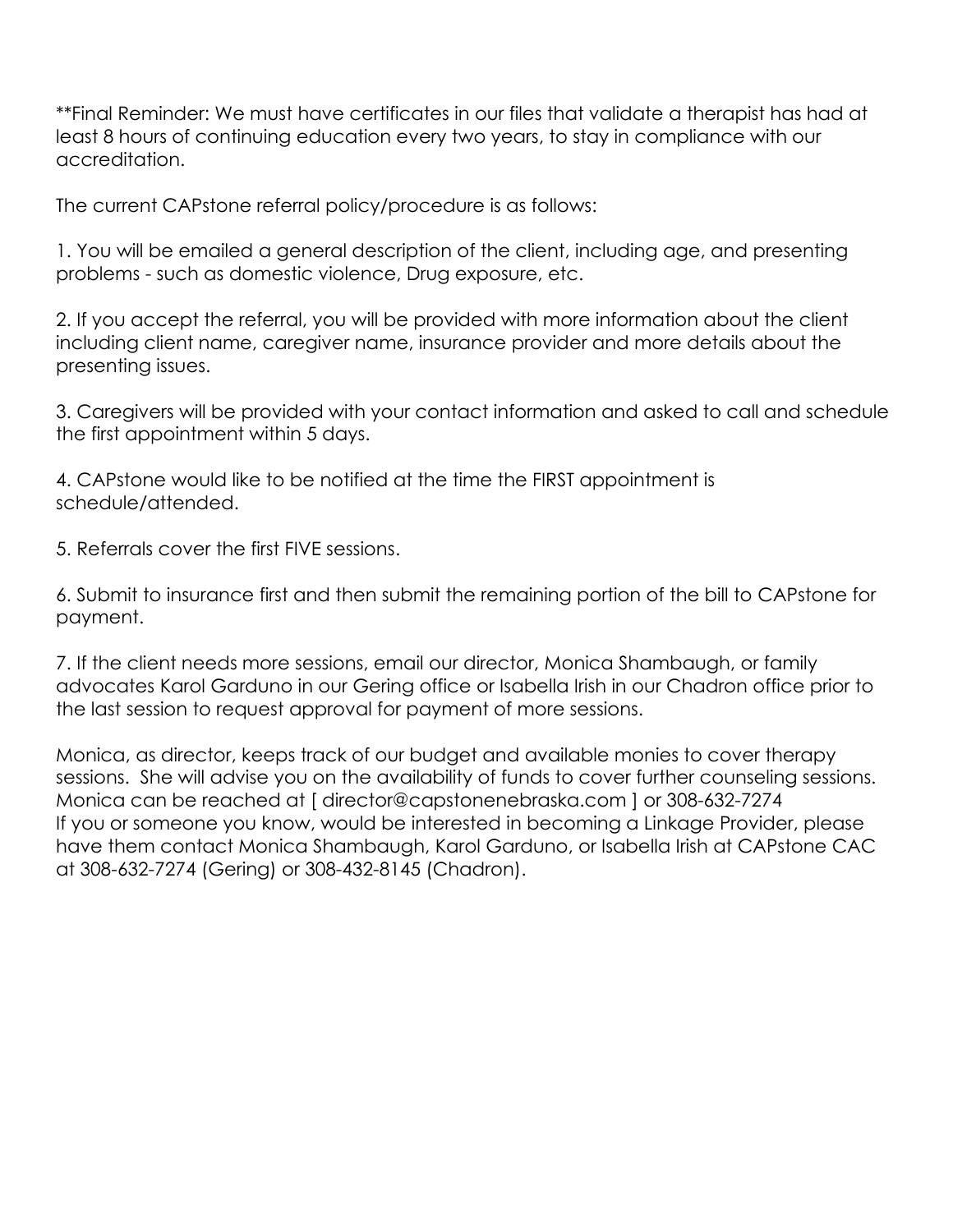#### **July**

**July 15, 2021 – Addressing the Intersection of Substance Use and Housing: Parents and Guardians (Freedom Network Training Institute: Webinar) - This webinar is part two of the Intersection of Substance Use and Housing training recorded on April 1, 2021. The webinar will build on the previous training while focusing on serving survivors who identify as parents or guardians. The presenters will discuss best practices in serving parent survivors while maintaining a trauma-informed, person-centered, and voluntary services housing model. \* Participants may submit questions to presenters prior to the webinar through the registration form.** 

**July 19-23, 2021 – NCJTC: Conducting Child Abuse Investigations (Location: Tampa, FL) July 20-21 – NCJTC: Sexual Offenses: Mind and Motivation**

**July 20th- Webinar Series 2021: Investigation and Prosecution of Child Abuse and Neglect with Victor Vieth, J.D., M.A. Please use the link to register:** 

**https://www.memberleap.com/members/evr/reg\_event.php?orgcode=APSA&evid=2536106 7**

**July 21-23, 2021 – 2021 Krimes Against Kids Conference: Krimes Against Kids 2021 Conference is a hybrid. We are offering both in-person & virtual registration options. In person registration is limited to 175 participants at the Wyndham Grand Orlando Resort Bonnet Creek, so register now.**

**July 22-23 – 19th Annual Great Plains Disaster Behavioral Health Conference**

#### **AUGUST**

**August 17-18 - NCJTC: Reimagining Policing: Strategies for Building Community Relationships that Last**

**August 23-27, 2021 – NCJTC: Conducting Child Abuse Investigations (Location: Saint Louis, MO)**

**August 25-27 – NCJTC: Psychology of School Threat Assessments**

#### **SEPTEMBER**

**September 13-16 – NCJTC: Current Drug Trends**

**September 13-17, 2021 – NCJTC: Conducting Child Abuse Investigations (Location: San Diego, CA)**

**September 23, 2021 @ 10:00 am - 4:30 pm CST, September 24, 2021 @ 10:00 am - 12:30 pm CST – Advanced TF-CBT for PSB: Register Online: https://psbcbt.ouhsc.edu/PSB-CBT-Training/Advanced-TF-CBT-for-PSB**

**September 28-29 – NCJTC: What Are They Running From? Youth Trauma and Addressing Adverse Childhood Experiences**

**September 28 - Nebraska Court Improvement Project Conference in Ogallala September 20 - Nebraska Court Improvement Project Conference in Omaha and Virtual**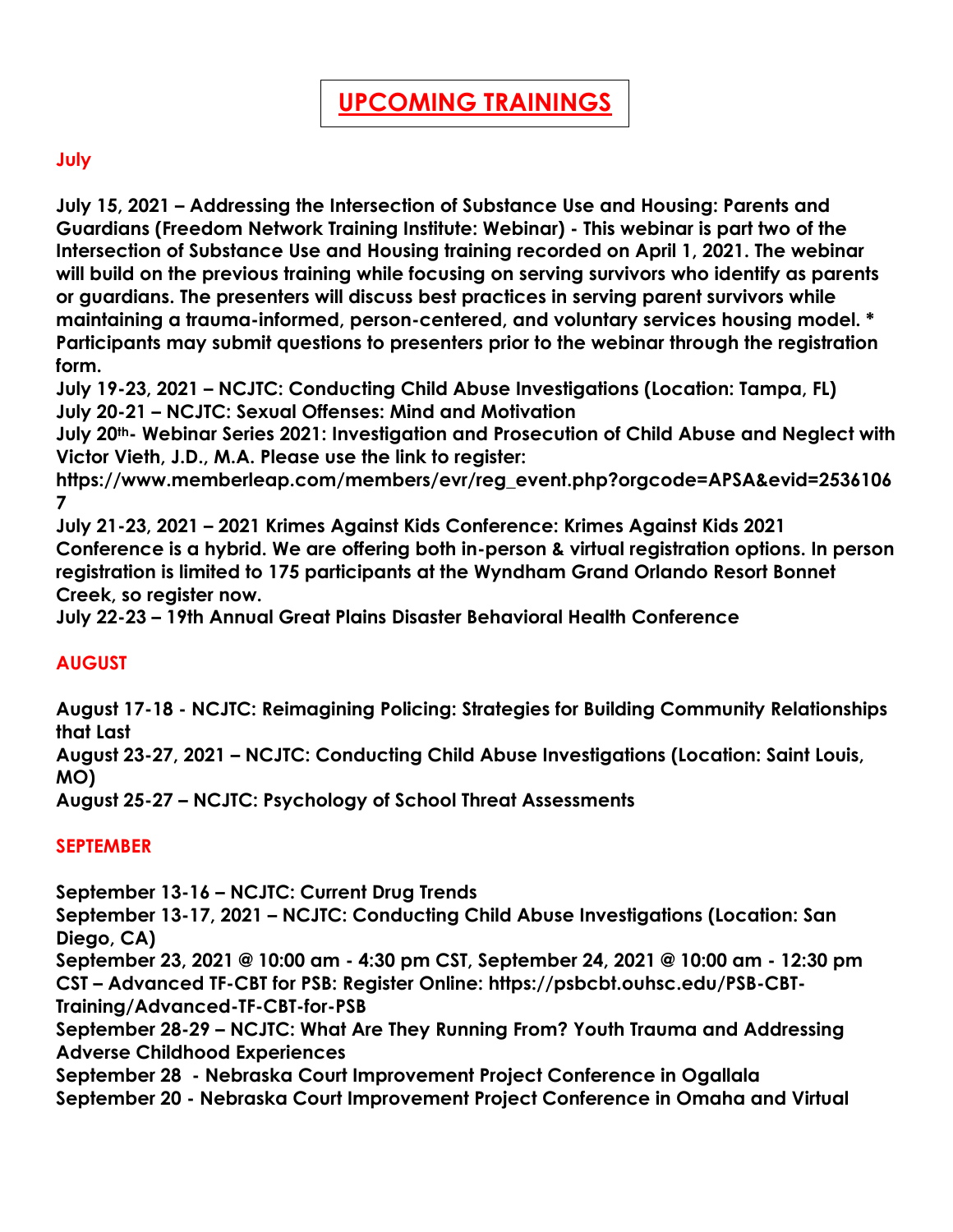## **Winnie's Wellness**

CAPstone staff are currently participating in a worksite wellness challenge called Play Ball put on by Panhandle Worksite Wellness Council where we are visiting multiple baseball fields across the USA virtually. This challenge consists of lots of walking and spreading positivity. Lets talk more about walking…..

Walking Health Benefits

- 1. Reduce Body Fat
- 2. Alleviates depression
- 3. Mood Enhancer
- 4. Less stress on joints
- 5. Reduces fatigue
- 6. Prevent weight gain
- 7. Endurance
- 8. Circulation
- 9. Posture
- 10. Cardiac health
- 11. Increased Muscle Strength
- 12. Better management of conditions such as hypertension (high blood pressure), high cholesterol, joint and muscular pain or stiffness, and diabetes.

#### How to Walk Properly for Exercise

- 1. Relax your shoulders and keep them back and down.
- 2. Stand tall with a slightly lifted chest.
- 3. Swing arms naturally with a slight bend to the elbows.
- 4. Point your chin down and pull in slightly to protect your neck
- 5. Step forward landing squarely on the heel of your foot.
- 6. Protect your knees, don't force it, be gentle when walking
- 7. Choose the right shoes suitable for walking.

Things to that might help motivate you to walk consistently

- 1. Compile a playlist to keep you motivated and hyped.
- 2. Find a walking buddy.
- 3. Walk in the morning after you wake up to burn more fat before breakfast.
- 4. Brisk walk on a flat surface every day, and you will burn off 1,050 calories by the end of the week.
- 5. By varying your pace you can burn up to 20 percent more calories.
- 6. Swing your arms, it will cause you to burn 5 to 10 percent more calories.
- 7. Pair your walk with water to burn more calories.
- 8. Leave your car at home, take the stairs instead of elevators and escalators or if you can walk the mile or two to get to your destination.